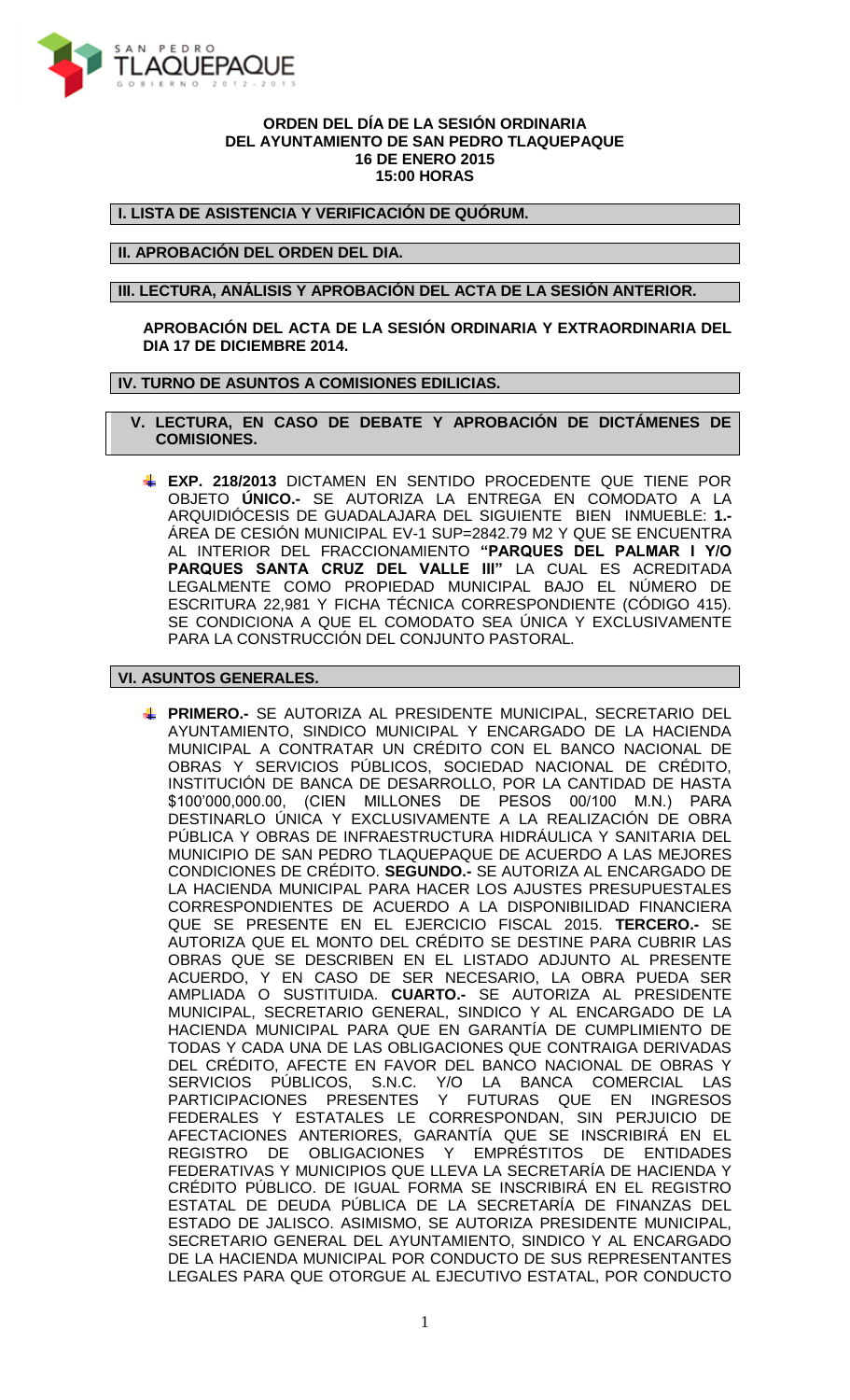

DE LA SECRETARÍA DE FINANZAS, UN MANDATO IRREVOCABLE PARA ACTOS DE DOMINIO PARA QUE ESTE ÚLTIMO PAGUE A NOMBRE Y POR CUENTA DEL AYUNTAMIENTO LAS OBLIGACIONES VENCIDAS Y NO PAGADAS, CON CARGO A LAS PARTICIPACIONES QUE EN INGRESOS FEDERALES Y ESTATALES LE CORRESPONDEN, MANDATO QUE DEBERÁ PROTOCOLIZARSE ANTE NOTARIO PÚBLICO.

- **PRIMERO.-** SE AUTORIZAN LAS MODIFICACIONES Y CIERRE DEL PROGRAMA OPERATIVO ANUAL 2014, PARA QUEDAR TAL COMO SE DESCRIBEN EN EL ANEXO I), DE LA PRESENTE INICIATIVA. **SEGUNDO.-** SE AUTORIZAN LAS MODIFICACIONES A REMANENTES DE EJERCICIOS ANTERIORES, PARA QUEDAR TAL COMO SE DESCRIBEN EN EL ANEXO I A) FISM 2011, ANEXO I B) FISM 2012 Y ANEXO I C) FISM 2013, DE LA PRESENTE INICIATIVA. **TERCERO.-** SE AUTORIZAN MODIFICACIONES AL PROGRAMA DE OBRA DEL ANTICIPO DEL 25% DEL FISM, PARA QUEDAR TAL COMO SE DESCRIBEN EN EL ANEXO II) DE LA PRESENTE INICIATIVA. **CUARTO.-** SE AUTORIZA AL PRESIDENTE MUNICIPAL, SECRETARIO DEL AYUNTAMIENTO, SÍNDICO MUNICIPAL Y ENCARGADO DE LA HACIENDA MUNICIPAL, PARA CELEBRAR LOS INSTRUMENTOS LEGALES QUE SE REQUIERAN, A FIN DE CUMPLIR CON LA OPERATIVIDAD EN TIEMPO Y FORMA DE DEL PROGRAMA OPERATIVO ANUAL 2014 MODIFICADO, ACORDE A LOS TECHOS FINANCIEROS Y PARTIDAS PRESUPUESTALES ASIGNADOS DENTRO DEL ANEXO I), ASÍ COMO DE LAS MODIFICACIONES A REMANENTES DE EJERCICIOS ANTERIORES, EN EL ANEXO I A) FISM 2011, ANEXO I B) FISM 2012 Y ANEXO I C) FISM 2013, Y DE LAS MODIFICACIONES AL PROGRAMA DE OBRA DEL ANTICIPO DEL 25% DEL FISM ANEXO II), DE LA PRESENTE INICIATIVA. **QUINTO.-** SE AUTORIZA AL SECRETARIO DEL AYUNTAMIENTO PARA QUE CONFORME A LO ESTIPULADO EN LA LEY DE HACIENDA MUNICIPAL, COMUNIQUE AL CONGRESO DEL ESTADO DE JALISCO, LAS MODIFICACIONES TAL COMO SE DESCRIBEN EN TODOS LOS RESPECTIVOS ANEXOS DE LA PRESENTE INICIATIVA.
- SE AUTORIZA LA CREACIÓN DE UN FONDO REVOLVENTE POR LA CANTIDAD DE \$2'000,000.00 (DOS MILLONES DE PESOS 00/100 M.N.) PARA EL OTORGAMIENTO DE **PRÉSTAMOS POR LA CANTIDAD DE \$2,000.00** (DOS MIL PESOS 00/100 M.N.) A LOS SERVIDORES PÚBLICOS SINDICALIZADOS Y PENSIONADOS DEL AYUNTAMIENTO DE SAN PEDRO TLAQUEPAQUE, PARA APLICARSE EN EL **EJERCICIO FISCAL 2015.**
- SE APRUEBA OTORGAR UN DONATIVO ECONÓMICO POR LA CANTIDAD DE HASTA \$20,000.00 (VEINTE MIL PESOS 00/100 M.N.), A DIVERSAS ESCUELAS DEL MUNICIPIO DE SAN PEDRO TLAQUEPAQUE, DICTAMINADAS DENTRO DEL PROGRAMA **"ESCUELAS DE CALIDAD PEC",** HACIENDO UN TOTAL DE \$1'600,000.00 (UN MILLÓN SEISCIENTOS MIL PESOS 00/100 M.N.).
- SE APRUEBA LA MODIFICACIÓN DE LA INTEGRACIÓN DE LAS COMISIONES EDILICIAS DE LA SIGUIENTE MANERA: **EN LA COMISIÓN DE GOBERNACIÓN:** COMO PRESIDENTE DE LA COMISIÓN EL SÍNDICO MUNICIPAL LIC. ANTONIO LOZANO GARCIDUEÑAS Y COMO VOCALES EL PRESIDENTE MUNICIPAL INTERINO LIC. ERNESTO MEZA TEJEDA Y EL REGIDOR LIC. SERGIO ANTONIO SILVA NÚÑEZ. **EN LA COMISIÓN DE REGULARIZACIÓN DE PREDIOS:** COMO PRESIDENTE DE LA COMISIÓN EL SÍNDICO MUNICIPAL LIC. ANTONIO LOZANO GARCIDUEÑAS Y COMO VOCALES EL PRESIDENTE MUNICIPAL INTERINO LIC. ERNESTO MEZA TEJEDA Y LOS REGIDORES FRANCISCO SÁNCHEZ IBARRA, MARTÍN DEMETRIO RUVALCABA NAVARRO Y PATRICIA MARGARITA SILVA SAHAGÚN. **LAS DEMÁS COMISIONES, QUEDAN COMO SE ENCUENTRAN APROBADAS EN LOS ACUERDOS DE FECHA 01 DE OCTUBRE 2012 Y 26 DE NOVIEMBRE DEL 2013, RESPECTIVAMENTE.**
- **PRIMERO.-** SE AUTORIZA LA LICENCIA POR TIEMPO INDEFINIDO A LA **LIC. LILIANA GUADALUPE MORONES VARGAS,** AL CARGO QUE VENIA DESEMPEÑANDO COMO DIRECTORA GENERAL DEL INSTITUTO MUNICIPAL DE LAS MUJERES EN SAN PEDRO, TLAQUEPAQUE, A PARTIR DEL DÍA DE HOY 16 DE ENERO DEL 2015. **SEGUNDO.-** CONFORME AL ARTICULO 18° DEL REGLAMENTO DEL INSTITUTO MUNICIPAL DE LAS MUJERES, SE AUTORIZA LA DESIGNACIÓN DE LA **C. CLAUDIA ARACELY SEPÚLVEDA DE**